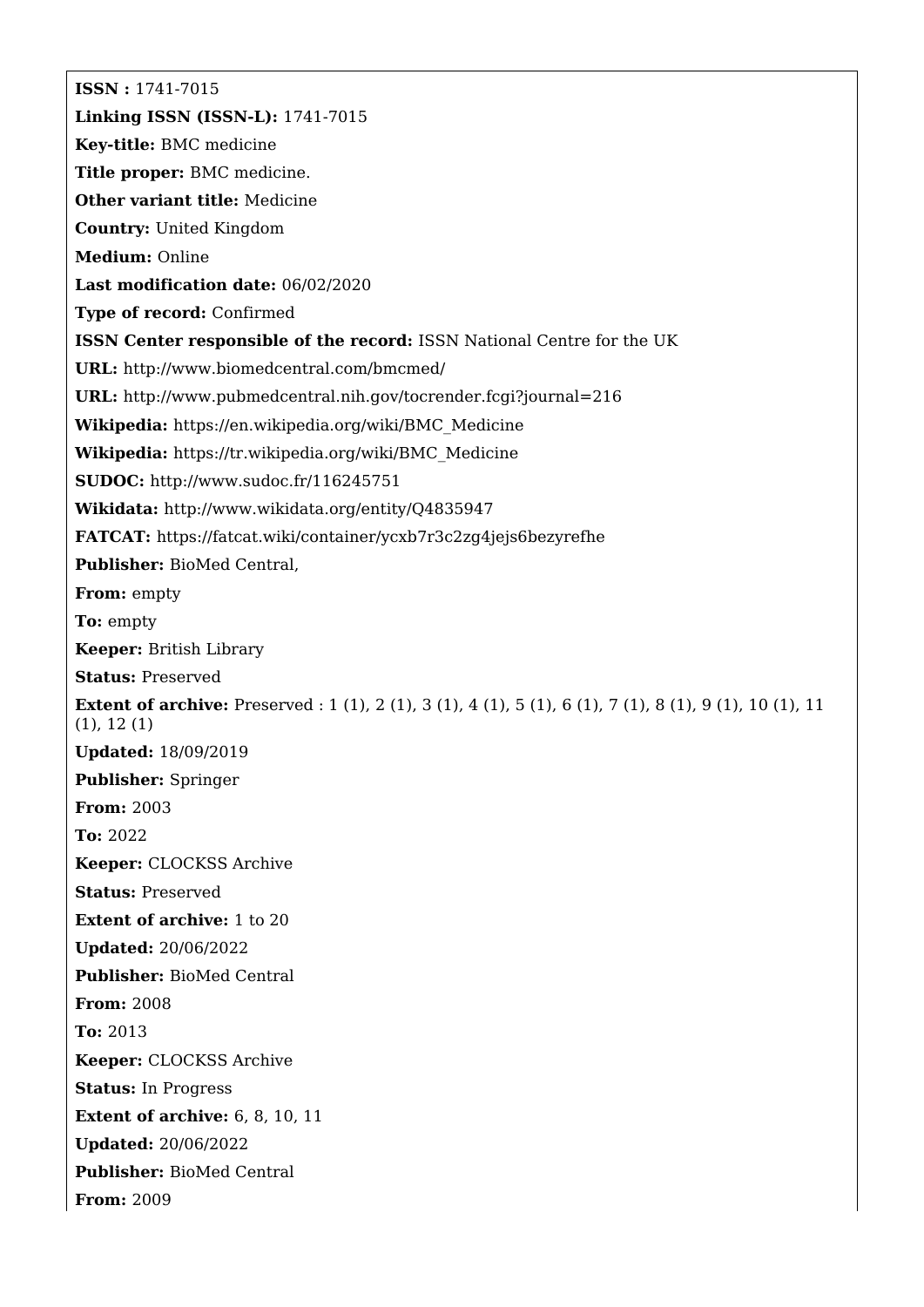**To:** 2014 **Keeper:** CLOCKSS Archive **Status:** Preserved **Extent of archive:** 7, 9, 12 **Updated:** 20/06/2022 **Publisher:** BioMed Central **From:** 2003 **To:** 2011 **Keeper:** LOCKSS Archive **Status:** Preserved **Extent of archive:** 1 to 9 **Updated:** 20/06/2022 **Publisher:** Springer Science+Business Media **From:** 2012 **To:** 2019 **Keeper:** LOCKSS Archive **Status:** In Progress **Extent of archive:** 10, 17 **Updated:** 20/06/2022 **Publisher:** Springer Science+Business Media **From:** 2013 **To:** 2018 **Keeper:** LOCKSS Archive **Status:** Preserved **Extent of archive:** 11 to 16 **Updated:** 20/06/2022 **Publisher:** Springer **From:** 2011 **To:** 2021 **Keeper:** Library of Congress **Status:** Preserved **Extent of archive:** 8 (1); 9 (1); 10 (1); 11 (1); 12 (1); 13 (1); 14 (1); 15 (1); 16 (1); 17 (1); 18 (1); 19 (1) **Updated:** 08/04/2022 **Publisher:** Springer customer Service Center GmbH **From:** 2010 **To:** 2021 **Keeper:** National Digital Preservation Program, China **Status:** Preserved **Extent of archive:** Preserved : 1; 8; 9; 11; 12; 13; 14; 15; 16; 17; 18; 19 **Updated:** 12/04/2022